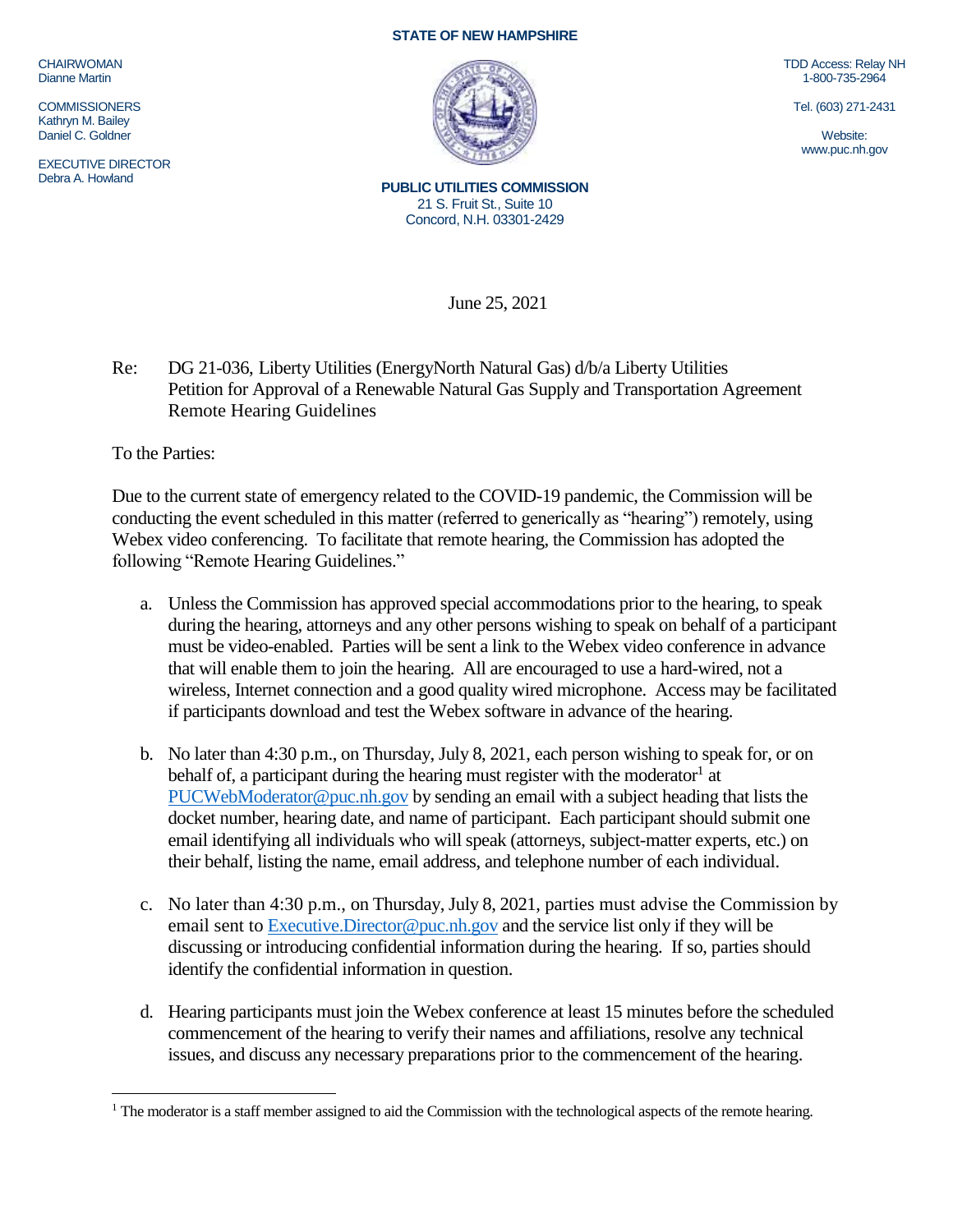- e. A stenographer will make a record of each of the Commission's remote hearings. Therefore, during the hearing, all participants must choose the "mute" option when they are not speaking to ensure the best sound quality. The moderator will mute any participant causing noise interference.
- f. Although participants must mute their microphones when not speaking, participants wishing to make an objection may unmute for that purpose. For any other issue, anyone wishing to speak should raise their hand first and should only speak after being recognized to do so by the presiding officer.
- g. All non-active participants who have not emailed the moderator ahead of time with a request to speak will be placed in "attendee" mode, which will deactivate their microphone and video feed, to make it easier for other participants and the Commissioners to focus on the speakers during the hearing and to reduce network saturation. When doing so, non-active participants will still be able to view and hear the hearing.
- h. Each participant must clearly identify him- or herself before speaking and identify any other persons present at the participant's location. Speakers are advised to face their camera and speak slowly, with frequent pauses, to ensure accurate transcription.
- i. The Commission does not recommend the use of "private chat" to facilitate attorney/client consultations.
- j. Any participant experiencing difficulties obtaining access to, or participating in, the hearing should call the Commission at (603) 271-2431.
- k. Although the Commission will, if necessary, address any confidential matters separately at a single time during the hearing, the Commission may also need to do so at other times during the hearing, at which time public access to the hearing will be suspended. The public and parties who do not have a right to confidential information will not be able to participate in the hearing when this occurs for so long as confidential information is being addressed during the hearing.

The Commission may issue further directives as necessary.

Sincerely,

Den A. Houland

Debra A. Howland Executive Director